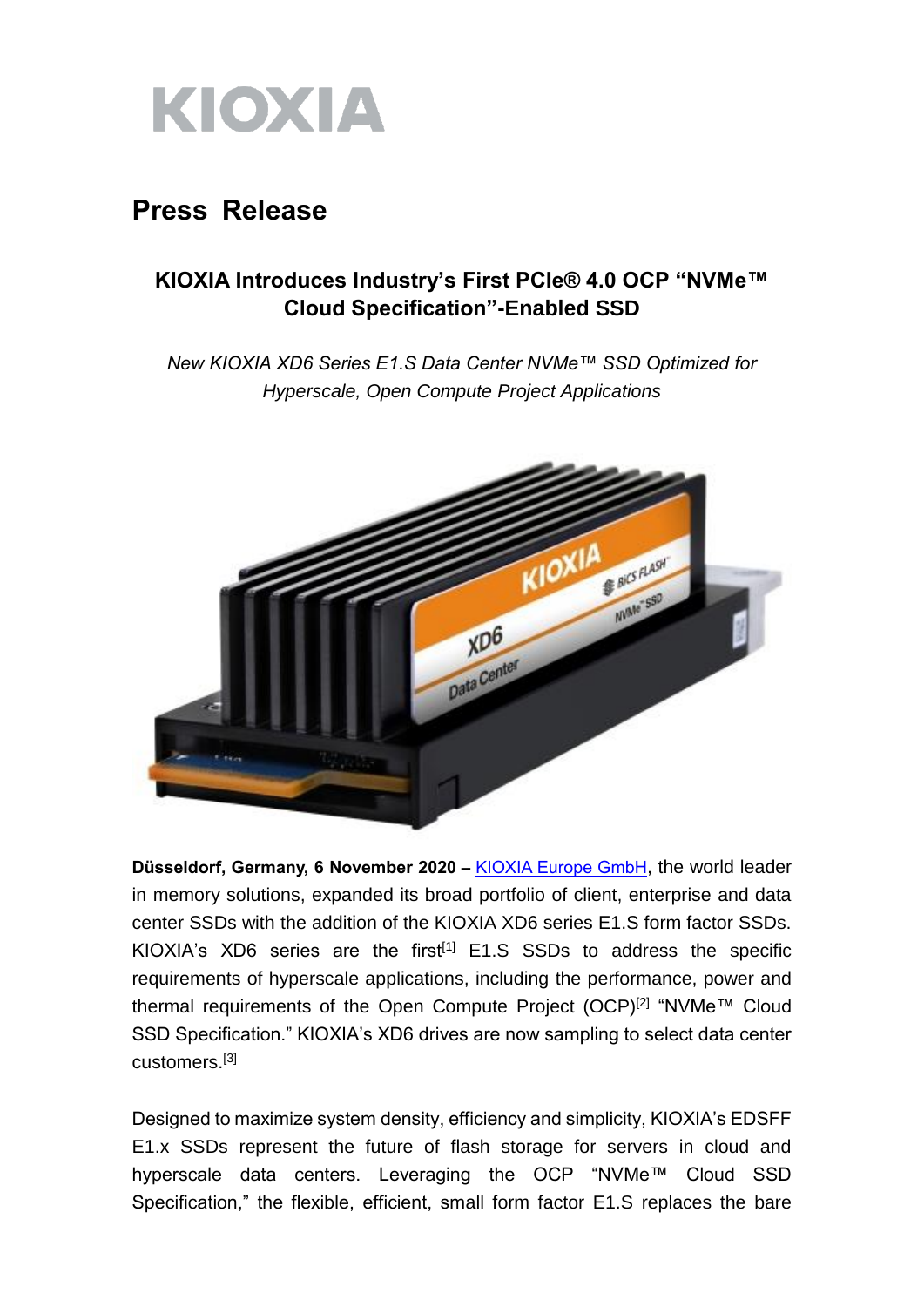module M.2 form factor and delivers greater density, and better performance, reliability and thermal management. E1.S is also designed to be hot-pluggable for increased serviceability, which is another benefit over M.2.

"The XD6 EDSFF E1.S is our next-generation form factor, which will power future generations of SSDs optimized for data center server platforms. KIOXIA is proud to work with local industry leaders on developing innovative storage solutions using our XD6 series," said Paul Rowan, Vice President SSD Marketing & Engineering, KIOXIA Europe GmbH.

PCIe® 4.0 and NVMe™ 1.3c specification-compliant, KIOXIA's XD6 series is available in E1.S 9.5mm, 15mm and 25mm form factors. The XD6 series were designed for consistent performance, low latency and reliability in 24/7 cloud data centers.

Key features include:

- •Sequential read and write performance up to 6,500MB/s and 2,400MB/s respectively
- •15W power consumption
- •Security options: TCG Opal<sup>[4]</sup>
- •Full end-to-end data path protection
- •Power loss protection
- •Expanded drive health information
- •Consistent performance and low latency against data center loads
- •New in-house developed, hyperscale-optimized controller

KIOXIA is an active and contributing member to the industry development of EDSFF E1.S/L and E3.S/L solutions, and continues to collaborate with leading server and storage system developers to unlock the full power of flash memory, NVMe<sup>™</sup> and PCIe®.

## **Notes**

[1] As of November 3<sup>rd</sup>, 2020. KIOXIA Corporation survey.

[2] Open Compute Project (OCP) is a collaborative community, advocated by Microsoft Corp. and Facebook, Inc., focused on redesigning hardware technology to efficiently support the growing demands on compute infrastructure.